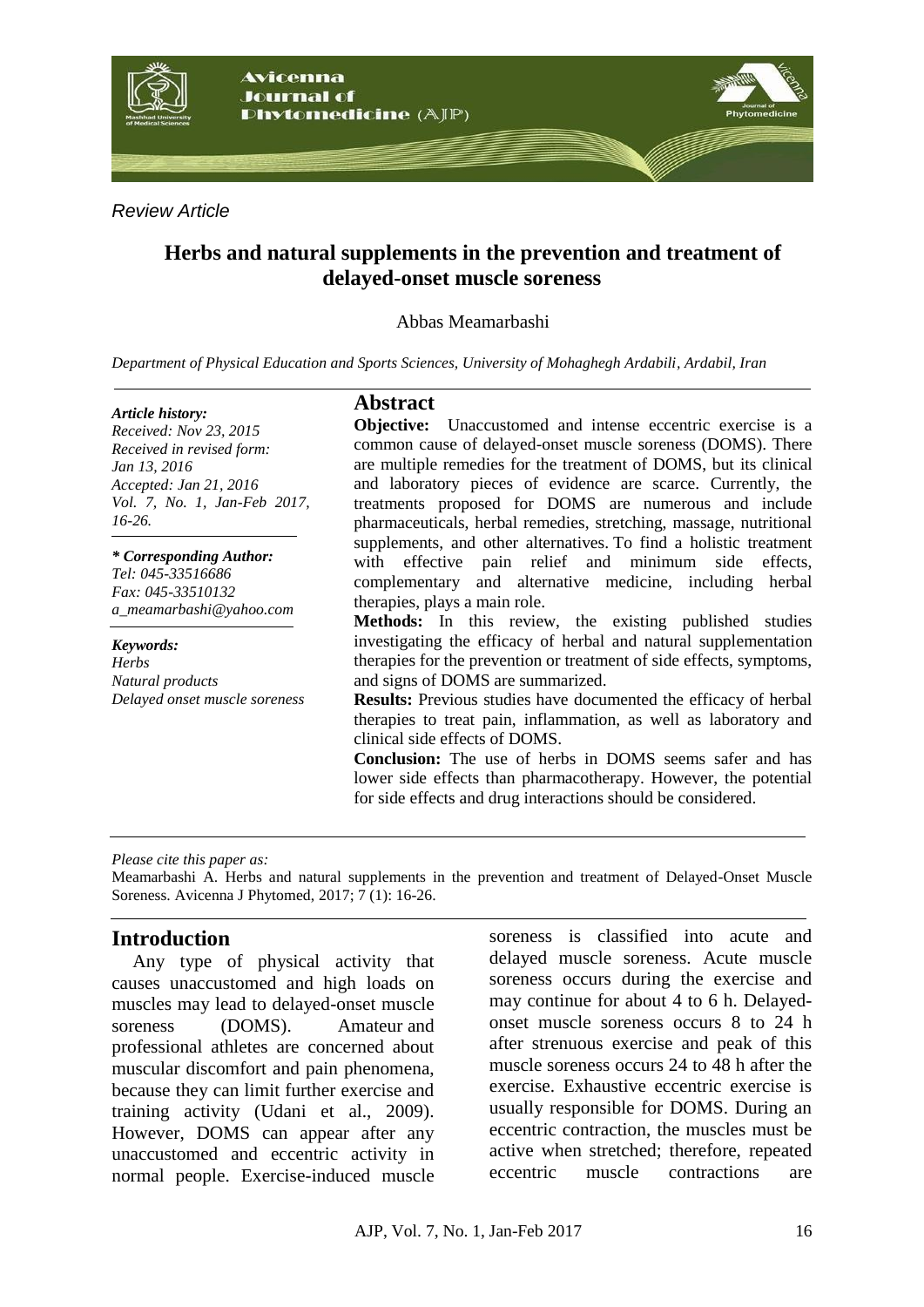#### **Herbs application in muscle soreness**

responsible for inducing delayed-onset muscle soreness. Eccentric muscular contractions in downhill running, hopping, plyometric exercising, squatting, and the lowering phase of lifting weights can produce DOMS (Connolly et al., 2003). The main symptoms in DOMS are muscular stiffness, tenderness, and pain during active movements (Fridén et al., 1981); (Gleeson et al., 1998). There are

many symptoms related to the muscle inflammation and damage such as muscle fiber swelling (Fridén et al., 1988), elevated serum activities of muscle specific enzymes such as creatine kinase (CK) and lactate dehydrogenase (LDH) (Cleak and Eston, 1992; Tartibian et al., 2009), as well as reduced muscle strength (Connolly et al., 2003) and knee joint range of movement (Saxton et al., 1995).



Figure 1. General cytochemical mechanism of DOMS

The mechanisms underlying the cause of DOMS are not fully understood; however, it is generally accepted that DOMS is associated with muscle and/or connective tissue damage and/or subsequent inflammatory responses (Cheung et al., 2003). Following the muscle injury, enzymatic reactions and inflammatory mediators such as thromboxanes, prostaglandins, and leukotrienes from the cyclooxygenase and lipoxygenase pathways correspond to the increase in vascular permeability and pain perception by sensitizing type III and IV afferent nerve fibers to both chemical and mechanical stimuli (Connolly et al., 2003; Kim and Lee, 2014). Swelling results from the movement of immune cells and fluid from the bloodstream into the interstitial spaces with inflammation and can contribute to pain sensation. Increase in vascular permeability causes neutrophils recruitment across endothelium to the site of damage. The muscle microscopic injury is instigated by a mechanical disruption to sarcomeres (Warren et al., 2002), Ttubules, myofibrils, cytoskeletal protein, and sarcoplasmic reticulum (SR) (Armstrong, 1984; Child et al., 1998; Clarkson and Sayers, 1999), which lead to an inflammatory response (Gleeson et al., 1995). Recent studies have reported that bradykinin and nerve growth factors also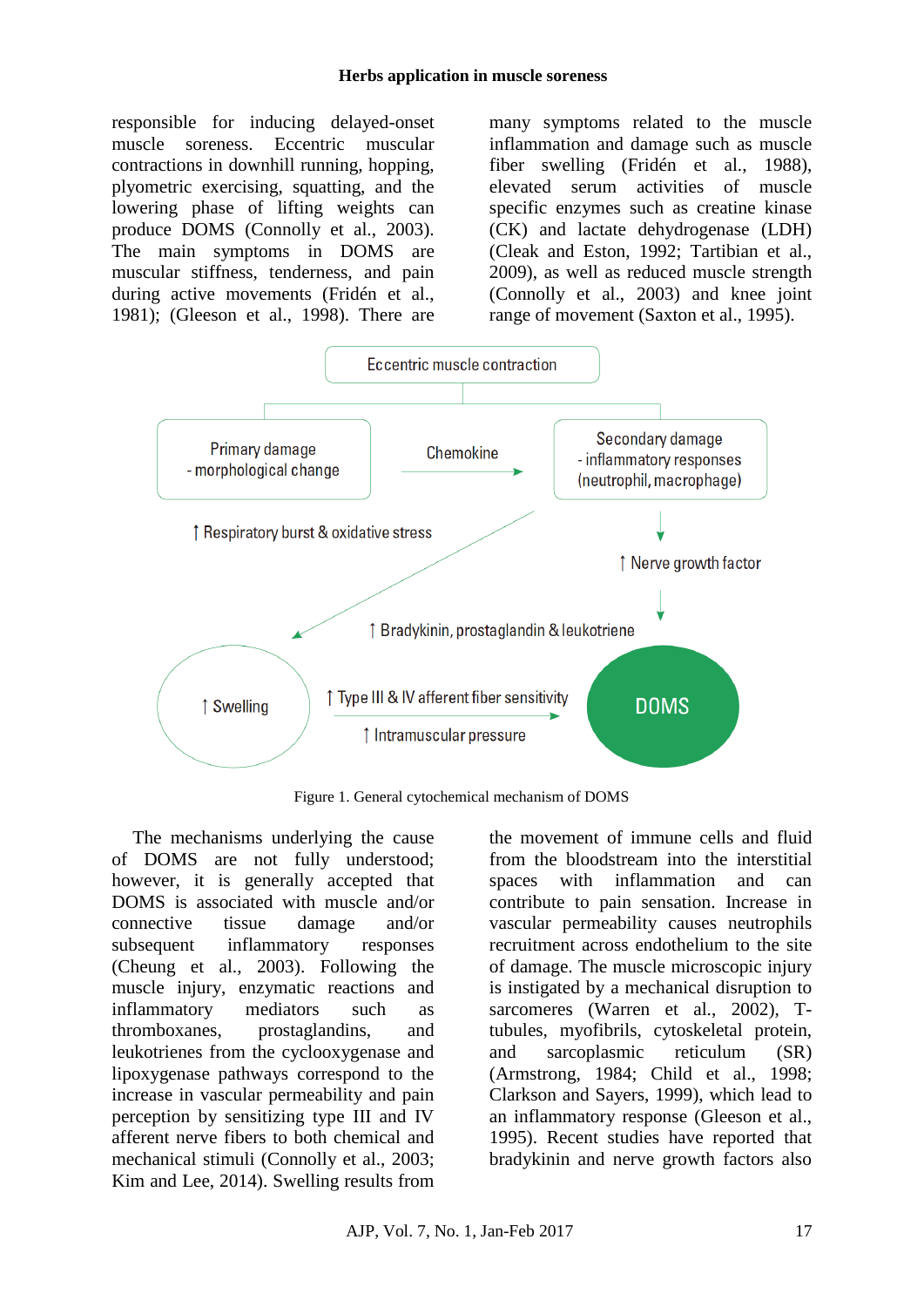play a pivotal role for developing DOMS (Murase et al., 2010).

Multiple preventive or treatment methods have been advocated to alleviate DOMS. These methods are pharmacological (e.g. non-steroidal antiinflammatory medications) (Francis and Hoobler, 1987; Gulick et al., 1996; Hasson et al., 1990; High et al., 1989; Janssen et al., 1983), exercise (Rodenburg et al., 1994; Weber et al., 1994), stretching (Buroker and Schwane, 1989), cryotherapy (Crystal et al., 2013; Denegar and Perrin, 1992; Gulick et al., 1996; Isabell et al., 1992; Yackzan et al., 1984), transcutaneous electrical nerve stimulation (Denegar and Perrin, 1992), ultrasound (Hasson et al., 1990; Tiidus, 1997), hyperbaric oxygen therapy (HBOT) and electromagnetic shielding, whey protein (Buckley et al., 2008), fish oil and isoflavones (Lenn et al., 2002), caffeine (Maridakis et al., 2007), l-carnitine (Giamberardino et al., 1996), antioxidant vitamins (Shafat et al., 2004), and branched-chain amino acid (BCAA)(Ra et al., 2013). However, these results are not consistent in attenuating pain or have a small or non-significant effect (Connolly et al., 2003).

In addition, in the last decades, the application of herbs in the prevention and treatment of DOMS is growing. In recent years, herbal supplements have become increasingly popular in the prevention and treatment of somatic pain and discomfort (Arent et al., 2010; Meamarbashi and Abedini, 2011; Meamarbashi and Rajabi, 2014). Interestingly, this application has the advantage of lacking many of the side effects of the common nonsteroidal antiinflammatory medicines (NSAIDs), such as gastrointestinal distress and cardiovascular complications (Graumlich, 2001; Mukherjee et al., 2001).

There are many different factors which influence the incremental trend of herbal supplementation. Most people believe herbs are cheaper and safer with lower side effects and also are easily available. By

contrast, some herbs may have antagonistic interactions with some drugs (Abebe, 2002). These products are available to consumers as over-the-counter (OTC) and are mostly used to alleviate pain. Most of the medicine used in pain management can be addictive and produce side effects. On the other hand, herbs are mostly safer if being wisely consumed.

## **Application of herbs and natural supplements in the prevention and treatment of DOMS**

Some herbs and spices are widely used in the human diet. Traditionally, many benefits of herbs are discovered to alleviate pain and reduce inflammation, which are studied or not yet studied in the experimental research. This article reviews some health benefits of natural products that are more related to the prevention and treatment of muscle soreness.

## **Saffron**

Saffron has been traditionally used in ancient medicine to cure various human diseases. It has many nonvolatile active components (Abdullaev, 2002), many of which are carotenoids, including zeaxanthin, lycopene, and various  $\alpha$ - and β-carotenes. Recent experimental findings indicate that saffron's major compounds, crocin and crocetin, which are the derivatives of carotenoids, are powerful antioxidants (Asdaq and Inamdar, 2010), with anti-inflammatory (Poma et al., 2012) and antinociceptive (Hosseinzadeh and Shariaty, 2007; Hosseinzadeh and Younesi, 2002) activities. Recently, the oral supplementation of saffron (300 mg/day for 7 days before and 3 days after eccentric exercise) in a human study has shown a significant effect in terms of reducing DOMS symptoms (Meamarbashi and Rajabi, 2014).

## **Turmeric**

In the traditional medicine, turmeric is applied for reducing inflammation and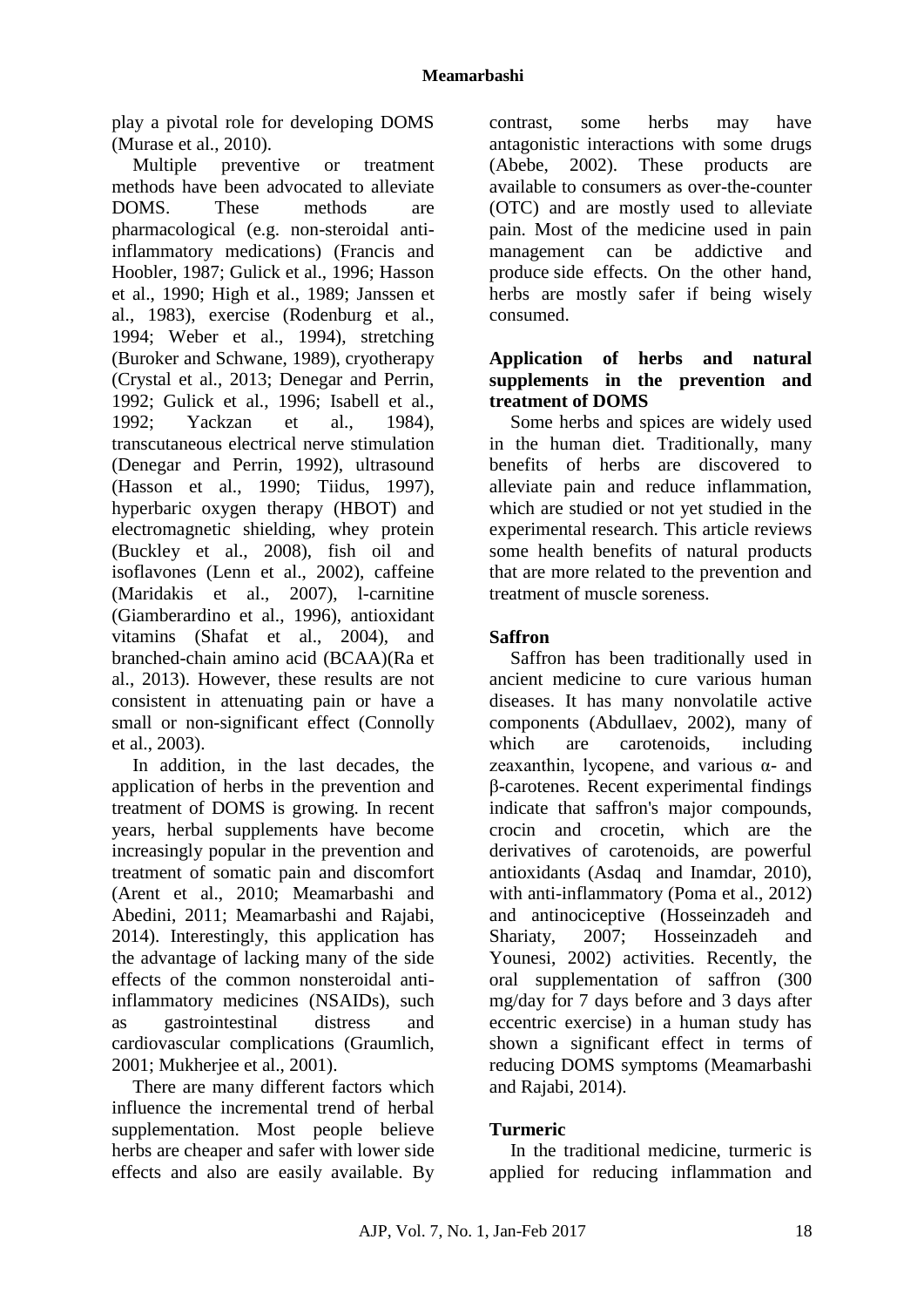pain. The most important chemical component of turmeric or curcuma Iongarhizomes is curcumin; tt has antiinflammatory properties. In some experimental studies, curcumin has similar anti-inflammatory effects to some of the common nonsteroidal anti-inflammatory drugs (NSAIDs), like indomethacin, Vioxx, Celebrex, and ibuprofen. The molecular basis of the anti-inflammatory properties of curcumin is linked to its effects on several targets, including transcription factors, growth regulators, and cellular signaling molecules. Previous research has indicated its antiinflammatory properties that reduce the activation of cyclooxygenase-2 (COX-2) and remove free radicals (Huang et al., 1991). Davis (2007) and others have provided the results of a decreased creatine kinase (CK) and inflammatory cytokine concentrations (Il-6, TNF-alpha, and ILbeta) in rats supplemented with curcumin compared with placebo. Curcumin ingestion has been reported to attenuate the cause of DOMS (Nicol et al., 2015; Tanabe et al., 2015). However, some research has indicated that curcumin has no effects on muscle soreness (Drobnic et al., 2014).

Curcumin is reported to directly influence the activity of various inflammatory regulators; it has been shown to reduce nuclear factor-kappaB (NF-KB) activation and activator protein 1 (AP-1) binding to DNA as well as to decrease the production of the COX-2 enzyme, all of which play a pivotal role in the inflammatory cascade (Chun et al., 2003; Han et al., 2002; Kang et al., 2004; Singh and Aggarwal, 1995). Furthermore, several studies have reported that curcumin can indirectly inhibit these inflammatory regulators through its ability to scavenge free radicals (Biswas et al., 2005; Rahman and Adcock, 2006). The effects of curcumin on the inflammation and recovery of running performance after downhill running in male mice has been reported and found to be effective in terms of reducing cytokines and creatine kinase enzyme (Davis et al., 2007).

## **Caffeine**

Caffeine, also known as 1,3,7 trimethylxanthine, is a member of the family of methylated xanthine. Caffeine has been examined as a hypoalgesic. Reductions in ischemic forearm muscle pain have been found with the dose of 200 mg caffeine (Myers et al., 1997). Caffeine has also shown moderate to large hypoalgesic effects on quadriceps muscle pain during cycling exercise with the preexercise doses of 5 and 10 mg/kg, respectively (Motl et al., 2003; O'Connor and Cook, 1999). The most plausible mechanism of action for methylxanthines and its hypoalgesia is the competitive nonselective blockade of adenosine  $A_1$  and A<sup>2</sup> receptors (Daly et al., 1999; James, 1997). Both caffeine and theophylline have been observed to have analgesic effects, while paraxanthine and theobromine do not have similar effects.

Caffeine implements its pharmacological effect primarily by blocking the adenosine  $A_1$ ,  $A_{2A}$ , and  $A_{2B}$ receptors, but has less affinity for  $A_3$ receptors (Fredholm et al., 1999). These receptors are reported to be located in peripheral afferent nerves (Bryan and Marshall, 1999), the dorsal horn of the spinal cord, as well as higher brain areas associated with pain processing. Caffeine may inhibit phosphodiesterase, promote  $Ca<sup>2+</sup>$  release, and block GABAA receptors if its consumption dose is one hundred times higher than its normal dietary use (Fredholm et al., 1999).

# **Ginger**

Ginger (Zingiberofficinale) has analgesic and anti-inflammatory properties. There are many scientific pieces of evidence regarding the effectiveness of ginger for the alleviation of muscle soreness. Traditionally, ginger has been widely used for a variety of medicinal purposes, especially in the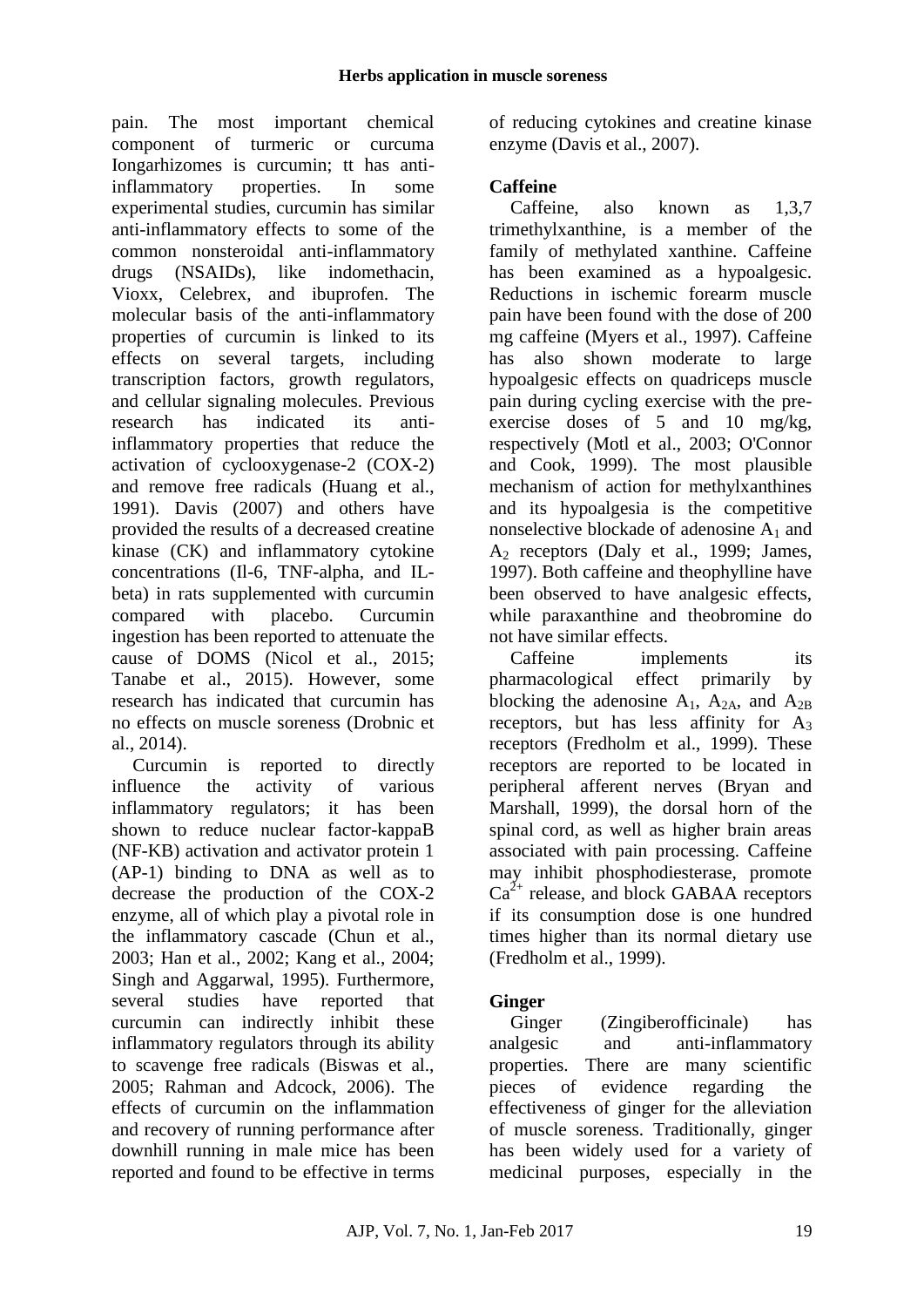treatment of pain. One of the features of inflammation is increase in the oxygenation of arachidonic acid which is metabolized by two enzymatic pathways, cyclooxygenase (CO), and 5-lipoxygenase, leading to the production of prostaglandins and leukotrienes, respectively. Among the CO products,  $PGE_2$ , and among the 5lipoxygenase products, Leukotriene B4 (LTB4), are considered important mediators of inflammation. Ameliorative effects of ginger could be related to the inhibition of prostaglandin and leukotriene biosynthesis, i.e. it works as a dual inhibitor of eicosanoid biosynthesis (Srivastava and Mustafa, 1992). In a study about the effect of supplementation with ginger on muscle soreness, 74 adults who consumed ginger for 11 days had less muscle soreness after lifting weights. It is necessary to mention that the ingestion of single dose of 2 g ginger does not attenuate eccentric exercise-induced muscle pain, inflammation, or dysfunction 45 min after ingestion. However, ginger may attenuate the day-to-day progression of muscle pain (Black and O'Connor, 2010). Due to the paucity of well-conducted trials, the evidence for the efficacy of ginger for pain alleviation remains to be insufficient (Terry et al., 2011).

## **Cinnamon**

Cinnamon or Cinnamomum zeylanicum has antioxidant and anti-inflammatory effects and its action is induced through decreasing the generation of reactive oxygen species (ROS) due to its phenolic and flavonoids contents in addition to modifying gene expression by inhibiting NF-kB activation (Azab et al., 2011). The obtained data suggest that cinnamon aqueous extract acts as a candidate radioprotector (Azab et al., 2011). Cinnamon has been used to treat dyspepsia, gastritis, blood circulation disturbance, and inflammatory diseases in many countries since the ancient age (Yu et al., 2007). The significant antiallergic, antiulcerogenic, antipyretic, anaesthetic, and analgesic activities have been verified by some researchers (Kurokawa et al., 1998).

The anti-inflammatory mechanisms of Cinnamomum can be related to modulating macrophage-mediated inflammatory functions such as the overproduction of cytokines, nitric oxide, and PGE<sub>2</sub>, adhesion molecule activation, as well as oxidative responses (Lee et al., 2006).

Dietary ginger and cinnamon for reducing muscle soreness have been investigated in forty-nine female taekwondo players during the six week supplementation with 3 g dietary ginger and cinnamon, which showed significant changes in the muscle soreness, but not interleukin-6, in the cinnamon and ginger groups (Shokri Mashhadi et al., 2013). Oral consumption of 420 mg cinnamon per day, seven days before concentric exercise and three days after training, was effective for DOMS (Meamarbashi and Abbasian, 2013). This effect may be related to the effect of cinnamon on cell membrane integrity (Meamarbashi and Rajabi, 2013).

## **Black tea**

Theaflavin and its derivatives are antioxidant polyphenols in tea leaves which are produced during the enzymatic oxidation (fermentation) of black tea. Consumption of theaflavin-enriched black tea extract could improve the recovery and reduce oxidative stress and DOMS responses to acute anaerobic intervals (Arent et al., 2010).

# **Pomegranate juice**

Pomegranate (Punicagranatum) contains anthocyanins, phytoestrogenic flavonoids and ellagic acid (Mousavinejad et al., 2009). Seventeen resistance trained men who were studied in a crossover design and supplemented with pomegranate juice showed a significant reduction in the elbow flexor muscles, but not knee extensor muscles (Trombold et al., 2011).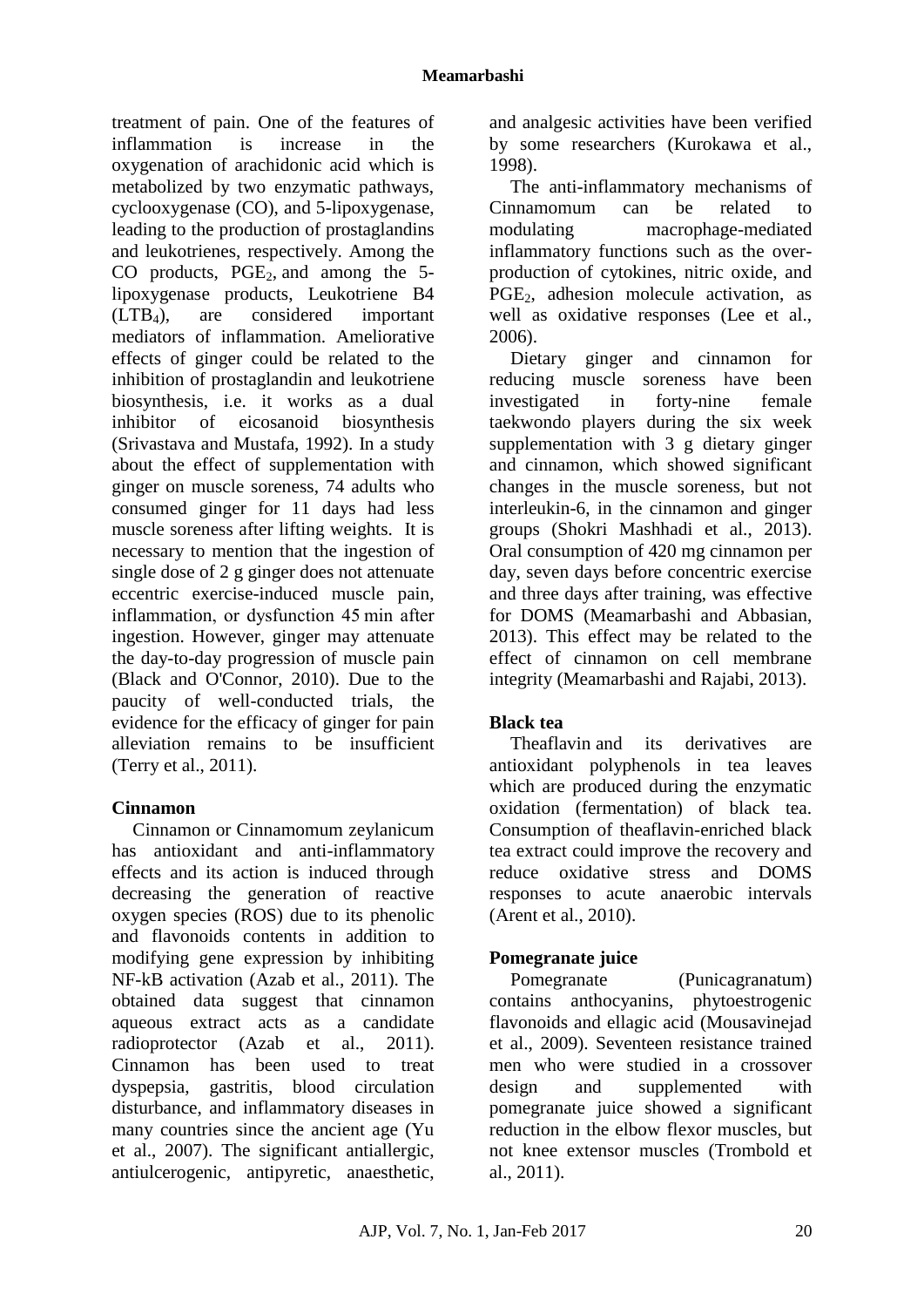## **Chamomile**

Chamomile (Matricariarecutita, Chamamelum mobile) is used for its sedative and antispasmodic, antiseptic, and anti-inflammatory effects. Chamomile contains important flavonoids, including apigenin, luteolin, and quercetin. Some alkylated flavonoids, such as chrysoplenin, chrysoplenol, and jaceidin, have been identified in it as well. In traditional medicine, chamomile is known to be a muscle relaxant; therefore, it may be helpful in reducing muscle soreness.

## **Watermelon juice**

Watermelon (Citrulluslanatus) is a fruit rich of l-Citrulline (Tarazona-DÃaz et al., 2013). Its scientific name is 2-amino-5- (carbamoylamino) pentanoic acid. Citrulline is a precursor for arginine, which is involved in the formation of nitric oxide and creatine, and is a key constituent of the urea cycle, which detoxifies ammonia. Watermelon contains high concentration of lycopene, a carotenoid that may have beneficial effects on the risk of cancer and cardiovascular disease. Watermelon is also rich of vitamins A and C. Research on rats suggests that citrulline may reduce muscle fatigue (Goubel et al., 1997). It is believed that it can be used to reduce muscle soreness (Tarazona-DÃaz et al., 2013).

## **Cherry juice**

In a research, the effectiveness of a fresh tart cherry juice for reducing the effects of eccentrically induced muscle damage was evaluated (Connolly et al., 2006). Tart cherries contain flavonoids and anthocynanins that have high antioxidant and anti-inflammatory properties that inhibiting the effects of cyclo-oxygenase (produce biological mediators) that cause inflammation and pain (Wang et al., 1999).

#### **Garlic**

Garlic is used for the treatment of fatigue; however, its mechanism remains unclear (Morihara et al., 2007). The antifatigue function of garlic may be closely related to its many favorable biological and pharmacological effects. In animal studies, garlic has been shown to promote exercise endurance. In human studies, it has been confirmed that garlic produces symptomatic improvement in the persons with physical fatigue, systemic fatigue due to cold, or lassitude of indefinite cause, suggesting that garlic can resolve fatigue through a variety of actions. Currently, the available data strongly suggest that garlic may be a promising anti-fatigue agent and that further studies are required for elucidating its application are warranted (Morihara et al., 2007).

Allicin, a compound that results from crushing garlic, has been supplemented to reduce muscle damage resulting from eccentric exercise. Su et al. suggested that the anti-inflammatory and antioxidative capacities of allicin would decrease the inflammatory response and muscle damage after eccentric exercise (Su et al., 2008). Depending on its ingested form, garlic can have immune-enhancing or anti-oxidative capacities that typically result from many different biologically active compounds (Amagase et al., 2001). Effectiveness of garlic in muscle soreness can be related to its antioxidative properties.

## **Herb-drug interactions**

Herbal medicines are becoming increasingly popular. Even though in most countries, herbal medicines are being sold without prescription, medical guidance is necessary because of the adverse effects of these products and the potential for drug interactions. Some of the adverse effects and drug interactions reported for herbal products could be caused by impurities (e.g. allergens, pollen, and spores) (Hussain, 2011).

Herbal supplements are often used in combination with the conventional drugs. Non-steroidal anti-inflammatory drugs (NSAIDs), particularly aspirin, have the potential to interact with herbal supplements with antiplatelet activity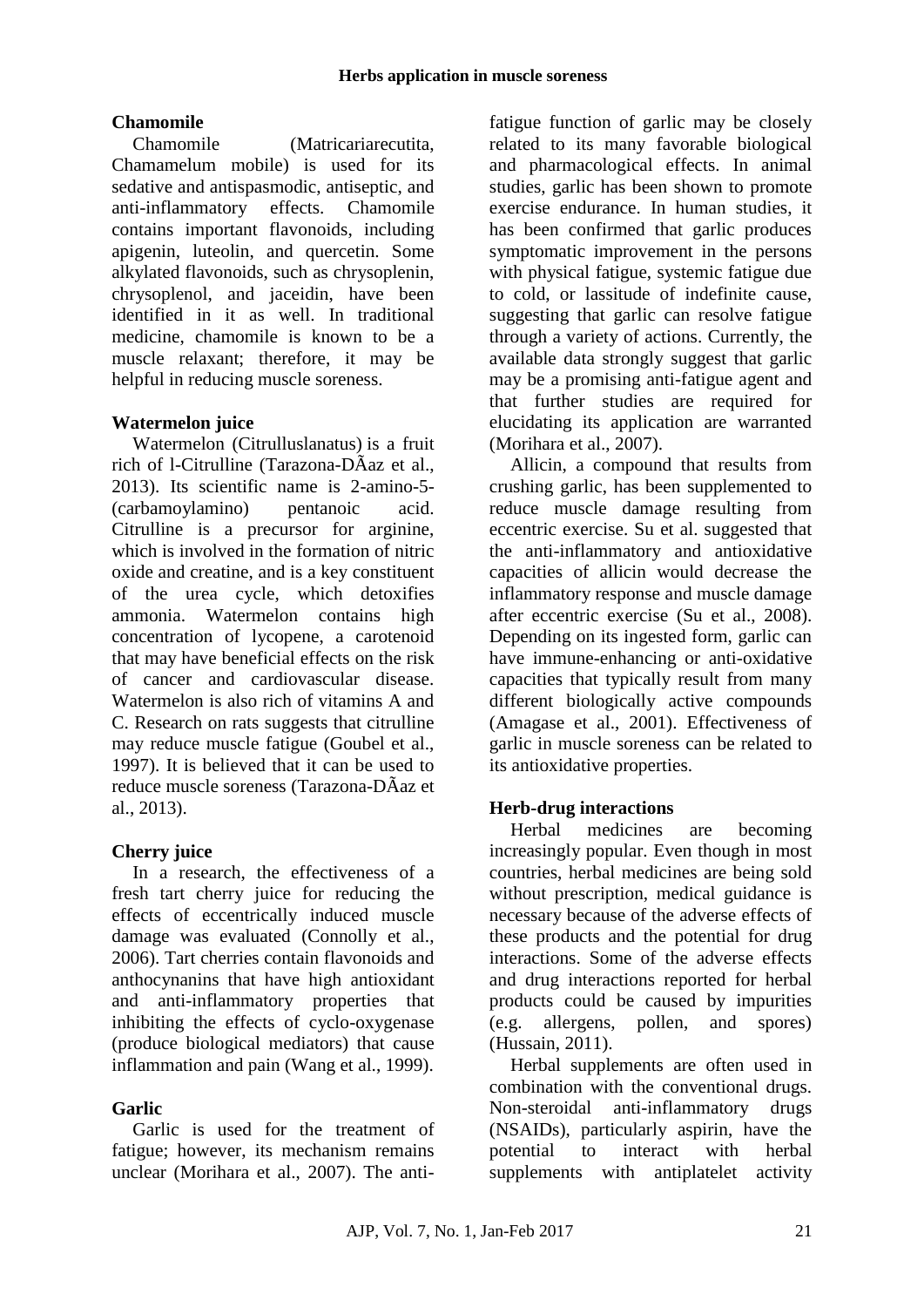(ginkgo, garlic, ginger, bilberry, dong quai, feverfew, ginseng, turmeric, meadowsweet, and willow), with those containing coumarin (chamomile, motherworth, horse chestnut, fenugreek, and red clover), and with tamarind, enhancing the risk of bleeding (Abebe, 2002). The concomitant use of opioid analgesics with the sedative herbal supplements, chamomile, valerian, and kava may lead to increased central nervous system (CNS) depression (Abebe, 2002). Ginseng may also inhibit the analgesic effect of opioids. It is suggested that health-care professionals should be more aware of the potential adverse interactions between herbal supplements and analgesic drugs and take appropriate precautionary measures to avoid their possible occurrences.

## **Discussion**

In the light of the available documents in relation to the effectiveness of natural products on DOMS, most researchers seem to favor the application of herbs in the prevention and treatment of DOMS. Currently, no intervention strategies exist for preventing DOMS, except evidence of preventive effect of 10 day supplementation with 300 mg saffron (Meamarbashi and Rajabi, 2014). Therefore, the most potent alternative is to treat the sign and symptoms when complaints occur. Due to the unknown pathology of DOMS, the unique alleviating method is not present. Hence, the effectiveness of therapeutic procedures is mostly dependent on the reduction degree of symptoms and signs and the duration of its effectiveness in combination with minimum possible side effects.

People are increasingly seeking herbal remedies to relief pain, inflammation, and muscle soreness. Herbs are often believed to be "natural" and, therefore, safe; however, many mild to lethal side effects including toxic, allergic, interaction with

drugs and other herbs have been reported (Bent and Ko, 2004). Herb-drug interaction often involves drugmetabolizing enzymes and drug transporter systems besides pharmacodynamic interaction (Hussain, 2011). In fact, the pharmacokinetic and pharmacodynamic characteristics of many herbs and commercial and natural dietary supplements are not completely recognized and potential interactions are not often foreseeable. Therefore, consumers should be aware of herbal side effects when frequently consuming herbs.

## **Conflict of interest**

There is no conflict of interest.

## **References**

- Abdullaev FI. 2002. Cancer chemopreventive and tumoricidal properties of saffron (Crocus sativus L.). Exp Biol Med,  $227:20-25$
- Abebe W. 2002. Herbal medication: potential for adverse interactions with analgesic drugs. J Clin Pharm Ther, 27:391-401.
- Amagase H, Petesch BL, Matsuura H, Kasuga S, Itakura Y. 2001. Intake of Garlic and Its Bioactive Components. J Nutr, 131:955S-962S.
- Arent S, Senso M, Golem D, McKeever K. 2010. The effects of theaflavin-enriched black tea extract on muscle soreness, oxidative stress, inflammation, and endocrine responses to acute anaerobic interval training: a randomized, doubleblind, crossover study. J Int Soc Sports Nutr, 7:11.
- Armstrong RB. 1984. Mechanisms of exercise-induced delayed onset muscular soreness: a brief review. Med Sci Sports Exerc, 16:529-538.
- Asdaq SMB, Inamdar MN. 2010. Potential of Crocus sativus (saffron) and its Constituent, Crocin, as Hypolipidemic and Antioxidant in Rats. Appl Biochem Biotechnol, 162:358-372.
- Azab KS, Mostafa AHA, Ali EMM, Abdel-Aziz MAS. 2011. Cinnamon extract ameliorates ionizing radiation-induced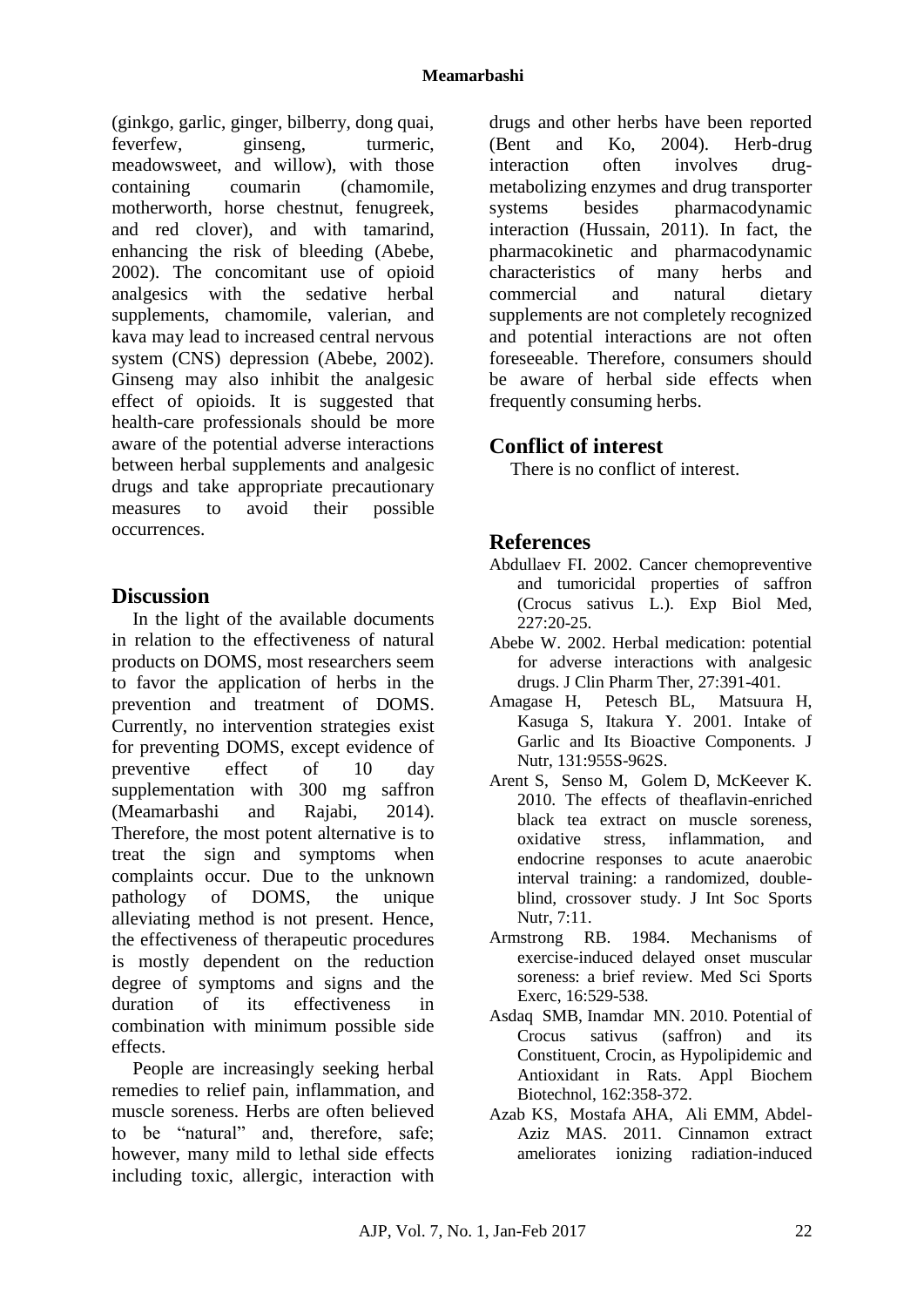cellular injury in rats. Ecotoxicol Environ Saf, 74:2324-2329.

- Bent S, Ko R. 2004. Commonly used herbal medicines in the United States: a review. Am J Med, 116:478–485.
- Biswas SK, McClure D, Jimenez LA, Megson IL, Rahman I. 2005. Curcumin induces glutathione biosynthesis and inhibits NF-kappa B activation and interleukin-8 release in alveolar epithelial cells: Mechanism of free radical scavenging activity. Antioxidants & Redox Signaling, 7:32-41.
- Black CD, O'Connor PJ. 2010. Acute effects of dietary ginger on muscle pain induced by eccentric exercise. Phytother Res, 24:1620-1626.
- Bryan PT, Marshall JM. 1999. Cellular mechanisms by which adenosine induces vasodilatation in rat skeletal muscle: significance for systemic hypoxia. J Physiol (Lond), 514:163-175.
- Buckley JD, Thomson RL, Coates AM, Howe PR, DeNichilo MO, Rowney MK. 2008. Supplementation with a whey protein hydrolysate enhances recovery of muscle force-generating capacity following eccentric exercise. J Sci Med Sport., 13:178-181.
- Buroker KC, Schwane JA. 1989. Does postexercise static stretching alleviate delayed muscle soreness? Phys Sportsmed, 17:65- 83.
- Cheung K, Hume PA, Maxwell L. 2003. Delayed onset muscle soreness: treatment strategies and performance factors. Sports Med, 33:145-164.
- Child RB, Saxton JM, Donnelly AE. 1998. Comparison of eccentric knee extensor muscle actions at two muscle lengths on indices of damage and anglespecific force production in humans. J Sports Sci, 16:301-308.
- Chun K-S, Keum Y-S, Han SS, Song Y-S, Kim S-H, Surh Y-J. 2003. Curcumin inhibits phorbol ester-induced expression of cyclooxygenase-2 in mouse skin through suppression of extracellular signal-regulated kinase activity and NF- $\hat{I}$ <sup>o</sup>B activation. Carcinogenesis, 24:1515-1524.
- Clarkson PM, Sayers SP. 1999. Etiology of exercise-induced muscle damage. Appl Physiol Nutr Metab, 24:234-248.
- Cleak MJ, Eston RG. 1992. Delayed onset muscle soreness: mechanisms and management. J Sports Sci, 10:325-341.
- Connolly DA, Lauzon C, Agnew J, Dunn M, Reed B. 2006. The effects of vitamin C supplementation on symptoms of delayed onset muscle soreness. J Sports Med Phys Fitness, 46:462 - 4677.
- Connolly DAJ, Sayers SE, McHugh MP. 2003. Treatment and prevention of delayed onset muscle soreness. J Strength Cond Res, 17:197-208.
- Connolly DAJ, Sayers SE, McHugh MP. 2003. Treatment and prevention of delayed onset muscle soreness. J Strength Cond Res, 17:197-208.
- Crystal N, Townson D, Cook S, LaRoche D. 2013. Effect of cryotherapy on muscle recovery and inflammation following a bout of damaging exercise. Eur J Appl Physiol, 113:1-10.
- da Silva LA, Tromm CB, Bom KF, Mariano I, Pozzi B, da Rosa GL, Tuon T, da Luz G, Vuolo F, Petronilho F, Cassiano W, De Souza CT, Pinho RA. 2014. Effects of taurine supplementation following eccentric exercise in young adults. Appl Physiol Nutr Metab, 39:101-104.
- Daly JW, Shi D, Nikodijevic O, Jacobson KA. 1999. The role of adenosine receptors in the central action of caffeine. In: aUG Gupta B. (Ed.) Caffeine and behaviorcurrent views and research trends. CRC, Boca Raton, pp. 1-16, Boca Raton, FL, CRC Press.
- Davis JM, Murphy EA, Carmichael MD, Zielinski MR, Groschwitz CM, Brown AS, Gangemi JD, Ghaffar A, Mayer EP. 2007. Curcumin effects on inflammation and performance recovery following eccentric exercise-induced muscle damage. Am J Physiol Regul Integr Comp Physiol., 292:R2168 - 73.
- Denegar CR, Perrin DH. 1992. Effect of transcutaneous electrical nerve stimulation, cold, and a combination treatment on pain, decreased range of motion, and strength loss associated with delayed onset muscle soreness. J Athl Train, 27:200-206.
- Drobnic F, Riera J, Appendino G, Togni S, Franceschi F, Valle X, Pons A, Tur J. 2014. Reduction of delayed onset muscle soreness by a novel curcumin delivery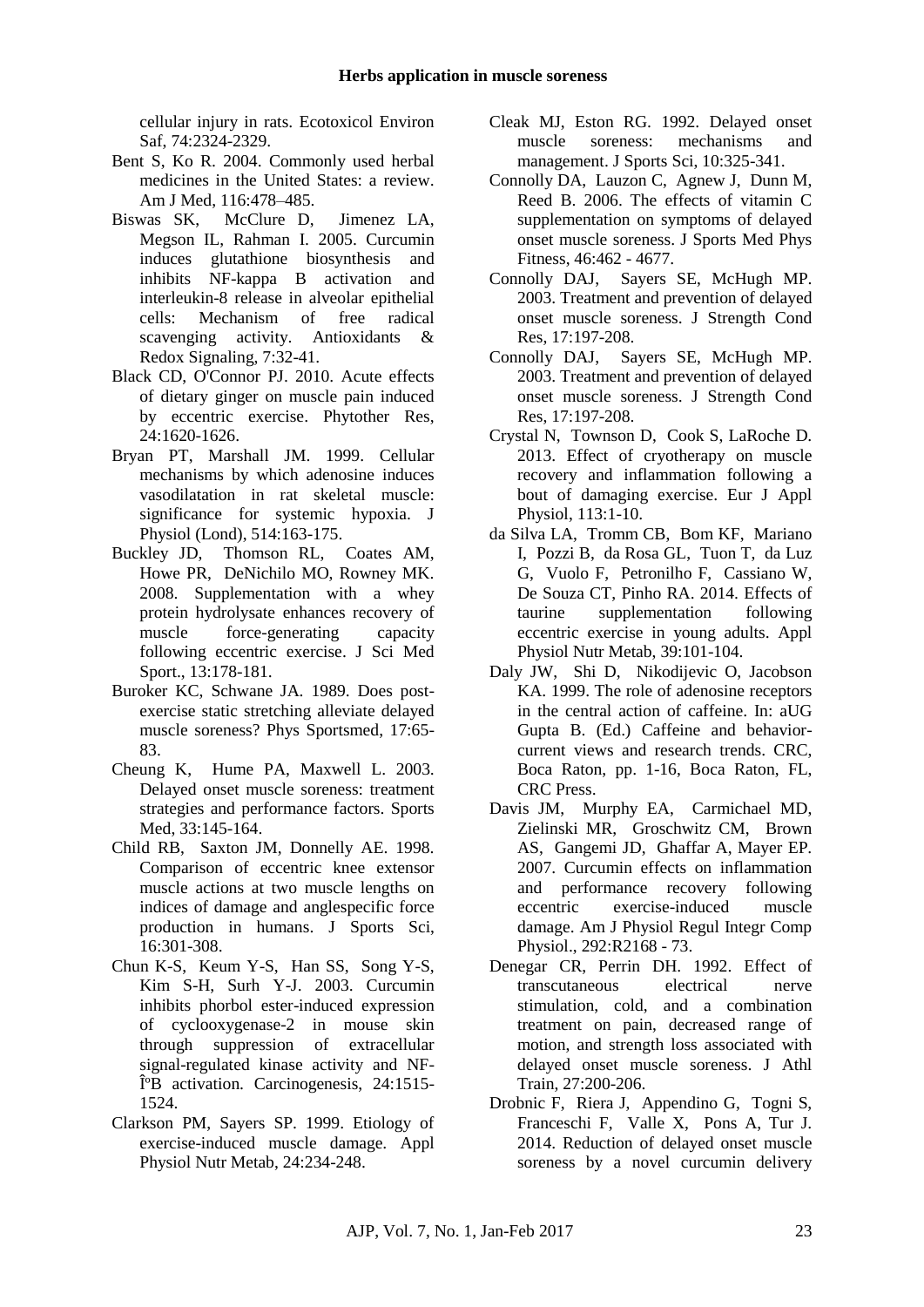system (Meriva®): a randomised, placebocontrolled trial. J Int Soc Sports Nutr., 11.

- Francis KT, Hoobler T. 1987. Effects of aspirin on delayed muscle soreness. J Sports Med Phys Fitness, 27:333-337.
- Fredholm BB, Bättig K, Holmén J, Nehlig A, Zvartau EE. 1999. Actions of caffeine in the brain with special reference to factors that contribute to its widespread use. Pharmacol Rev, 51:83-133.
- Fridén J, Sfakianos PN, Hargens AR, Akeson WH. 1988. Residual muscular swelling after repetitive eccentric contractions. J Orthop Res, 6:493-498.
- Fridén J, SjÖstrÖm M, Ekblom B. 1981. A morphological study of delayed muscle soreness. Experientia, 37:506-507.
- Giamberardino MA, Dragani L, Valente R. 1996. Effects of prolonged L-carnitine administration on delayed muscle pain and CK release after eccentric effort. Int J Sports Med, 17:320-4.
- Gleeson M, Blannin AK, Walsh NP, Field CNE, Pritchard JC. 1998. Effect of exercise-induced muscle damage on the blood lactate response to incremental exercise in humans. Eur J Appl Physiol, 77:292-295.
- Gleeson M, Blannin AK, Zhu B, Brooks S, Cave R. 1995. Cardiorespiratory, hormonal and haematological responses to submaximal cycling performed 2 days after eccentric or concentric exercise bouts. J Sports Sci, 13:471-479.
- Goubel F, Vanhoutte C, Allaf O, Verleye M, Gillardin J. 1997. Citrulline malate limits increase in muscle fatigue induced by bacterial endotoxins. Can J Physiol Pharmacol, 75:205-207.
- Graumlich JF. 2001. Preventing gastrointestinal complications of NSAIDs. Risk factors, recent advances, and latest strategies. Postgrad Med, 109:117-120.
- Gulick DT, Kimura IF, Sitler M, Paolone A, Kelly Iv JD. 1996. Various treatment techniques on signs and symptoms of delayed onset muscle soreness. J Athl Train, 31:145-152.
- Han SS, Keum YS, Seo HJ, Surh YJ. 2002. Curcumin suppresses activation of NFkappa B and AP-1 induced by phorbol ester in cultured human promyelocytic leukemia cells. J Biochem Mol Biol, 35:337-342.
- Hasson S, Mundorf R, Barnes W, Williams J, Fujii M. 1990. Effect of pulsed ultrasound versus placebo on muscle soreness perception and muscular performance. Scand J Rehabil Med, 22:199-205.
- High DM, Howley ET, Franks BD. 1989. The effects of static stretching and warm-up on prevention of delayed-onset muscle soreness. Res Q Exerc Sport, 60:357-361.
- Hosseinzadeh H, Shariaty VM. 2007. Antinociceptive effect of safranal, a constituent of Crocus sativus (saffron), in mice. Pharmacologyonline, 2:498-503.
- Hosseinzadeh H, Younesi HM. 2002. Antinociceptive and anti-inflammatory effects of Crocus sativus L. stigma and petal extracts in mice. BMC Pharmacol, 2:7-15.
- Huang M-T, Lysz T, Ferraro T, Abidi TF, Laskin JD, Conney AH. 1991. Inhibitory effects of curcumin on in vitro lipoxygenase and cyclooxygenase activities in mouse epidermis. Cancer Res, 51:813-819.
- Hussain S. 2011. Patient Counseling about Herbal-Drug Interactions. Afr J Tradit Complement Altern Med, 8:152–163.
- Isabell WK, Durrant E, Myrer W, Anderson S. 1992. The effects of ice massage, ice massage with exercise, and exercise on the prevention and treatment of delayed onset muscle soreness. J Athl Train, 27:208-217.
- James JE. 1997. Understanding caffeine: A biobehavioral analysis. In: Book Understanding caffeine: A biobehavioral analysis, Thousand Oaks, CA, pp:227, Sage Publications, Inc.
- Janssen E, Kuipers H, Verstappen F, Costill D. 1983. Influence of an antiinflammatory drug on muscle soreness. Med Sci Sports Exerc, 15:165.
- Kang G, Kong PJ, Yuh YJ, Lim SY, Yim SV, Chun WJ, Kim SS. 2004. Curcumin suppresses lipopolysaccharide-induced cyclooxygenase-2 expression by inhibiting activator protein 1 and nuclear factor kappa B bindings in BV2 microglial cells. J Pharmacol Sci, 94:325-328.
- Kim J, Lee J. 2014. A review of nutritional intervention on delayed onset muscle soreness. Part I. J Exerc Rehabil, 10:349- 356.
- Kurokawa M, Kumeda CA, Yamamura J, Kamiyama T, Shiraki K. 1998. Antipyretic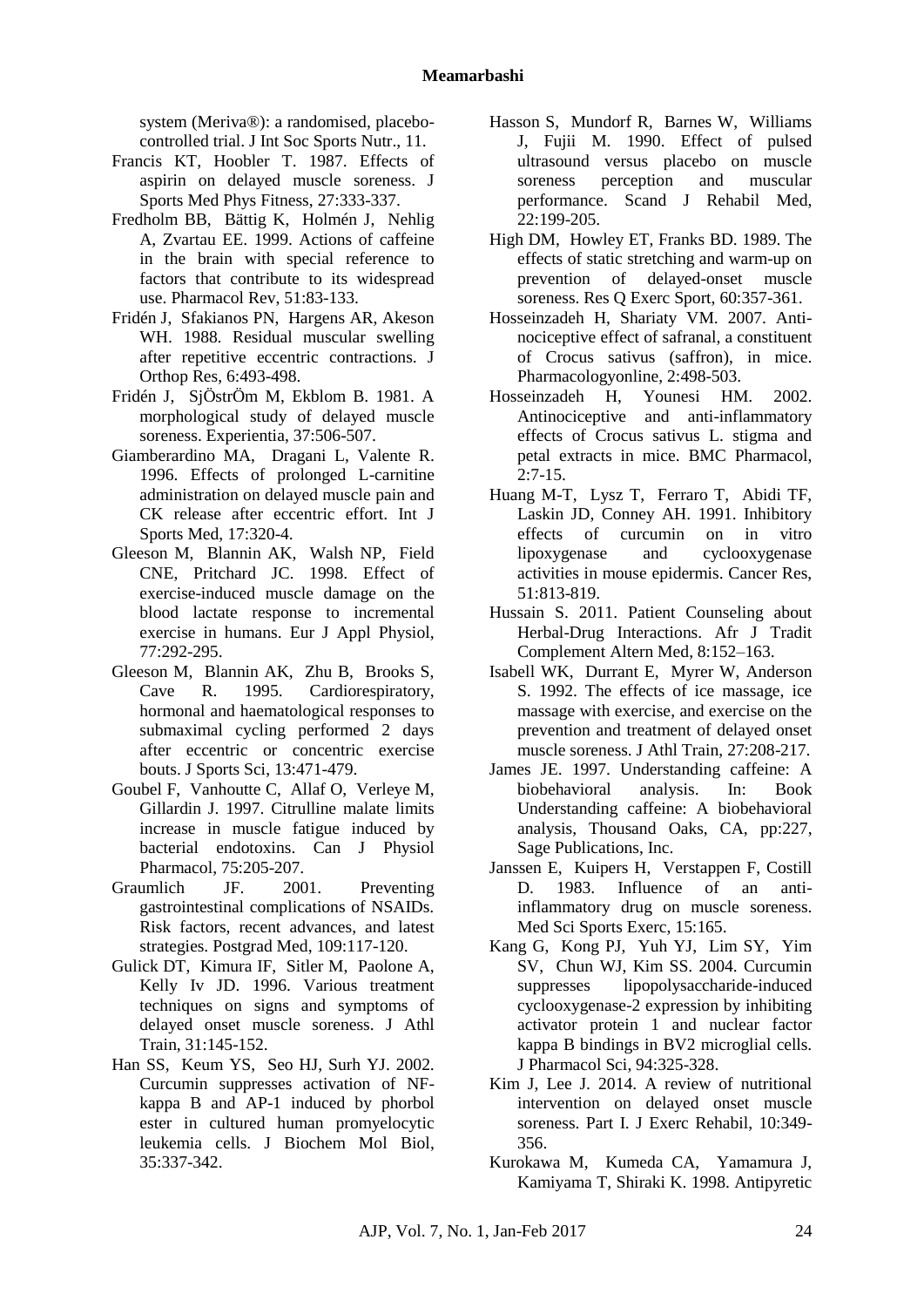activity of cinnamyl derivatives and related compounds in influenza virusinfected mice. Eur J Pharmacol, 348:45- 51.

- Lee HJ, Hyun E-A, Yoon WJ, Kim BH, Rhee MH, Kang HK, Cho JY, Yoo ES. 2006. In vitro anti-inflammatory and antioxidative effects of Cinnamomum camphora extracts. J Ethnopharmacol, 103:208-216.
- Lenn JON, Uhl T, Mattacola C, Boissonneault G, Yates J, Ibrahim W, Bruckner G. 2002. The effects of fish oil and isoflavones on delayed onset muscle soreness. Med Sci Sports Exerc, 34:1605- 1613.
- Maridakis V, O'Connor PJ, Dudley GA, McCully KK. 2007. Caffeine Attenuates Delayed-Onset Muscle Pain and Force Loss Following Eccentric Exercise. J Pain, 8:237-243.
- Meamarbashi A, Abbasian M, The effects of Cinnamon and Indomethacin in prevention of Delayed Onset Muscle Soreness (DOMS), 22-24 May 2013, Proceedings of International Conference on Medical & Health Sciences, Kota Bharu, Malaysia.
- Meamarbashi A, Abedini F. 2011. Preventive effects of purslane extract on delayed onset muscle soreness induced by one session bench-stepping exercise. Isokinet Exerc Sci, 19:199-206.
- Meamarbashi A, Rajabi A. 2013. Erythrocyte Osmotic Fragility Test Revealed Protective Effects of Supplementation with Saffron and Cinnamon on the Red Blood Cell Membrane. Asian J Exp Biol Sci, 4:322-326.
- Meamarbashi A, Rajabi A. 2014. Preventive Effects of 10-Day Supplementation With Saffron and Indomethacin on the Delayed-Onset Muscle Soreness. Clin J Sport Med, 25:105-112.
- Morihara N, Nishihama T, Ushijima M, Ide N, Takeda H, Hayama M. 2007. Garlic as an anti-fatigue agent. Mol Nutr Food Res, 51:1329-1334.
- Motl RW, O'Connor PJ, Dishman RK. 2003. Effect of caffeine on perceptions of leg muscle pain during moderate intensity cycling exercise. J Pain, 4:316-321.
- Mousavinejad G, Emam-Djomeh Z, Rezaei K, Khodaparast MHH. 2009. Identification and quantification of phenolic compounds and their effects on antioxidant activity in

pomegranate juices of eight Iranian cultivars. Food Chem., 115:1274-1278.

- Mukherjee D, Nissen SE, Topol EJ. 2001. Risk of cardiovascular events associated with selective COX-2 inhibitors. J Am Med Assoc, 286:954-959.
- Murase S, Terazawa E, Queme F, Ota H, Matsuda T, Hirate K, Kozak Y, Katanosaka K, Taguchi T, Urai H, Mizumura K. 2010. Bradykinin and Nerve Growth Factor Play Pivotal Roles in Muscular Mechanical Hyperalgesia after Exercise (Delayed-Onset Muscle Soreness). J Neurosci, 30:3752–3761.
- Myers DE, Shaikh Z, Zullo TG. 1997. Hypoalgesic effect of caffeine in experimental ischemic muscle contraction pain. Headache, 37:654-658.
- Nicol L, Rowlands D, Fazakerly R, Kellett J. 2015. Curcumin supplementation likely attenuates delayed onset muscle soreness (DOMS). Eur J Appl Physiol, 115:1769- 1777.
- O'Connor PJ, Cook DB. 1999. Exercise and Pain: The Neurobiology, Measurement, and Laboratory Study of Pain in Relation to Exercise in Humans. Exerc Sport Sci Rev, 27:119-166.
- Poma A, Fontecchio G, Carlucci G, Chichiricco G. 2012. Anti-inflammatory properties of drugs from saffron crocus. Antiinflamm Antiallergy Agents Med Chem, 11:37-51.
- Ra S-G, Akazawa N, Choi Y, Matsubara T, Oikawa S, Kumagai H, Tanahashi K, Ohmori H, Maeda S. 2015. Taurine Supplementation Reduces Eccentric Exercise-Induced Delayed Onset Muscle Soreness in Young Men. Taurine 9, pp. 765-772, Springer International Publishing.
- Ra S-G, Miyazaki T, Ishikura K, Nagayama H, Komine S, Nakata Y, Maeda S, Matsuzaki Y, Ohmori H. 2013. Combined effect of branched-chain amino acids and taurine supplementation on delayed onset muscle soreness and muscle damage in high-intensity eccentric exercise. J Int Soc Sports Nutr, 10:1-11.
- Rahman I, Adcock IM. 2006. Oxidative stress and redox regulation of lung inflammation in COPD. Eur Respir J, 28:219-242.
- Rodenburg JB, Steenbeek D, Schiereck P, Bar PR. 1994. Warm-up, stretching and massage diminish harmful effects of